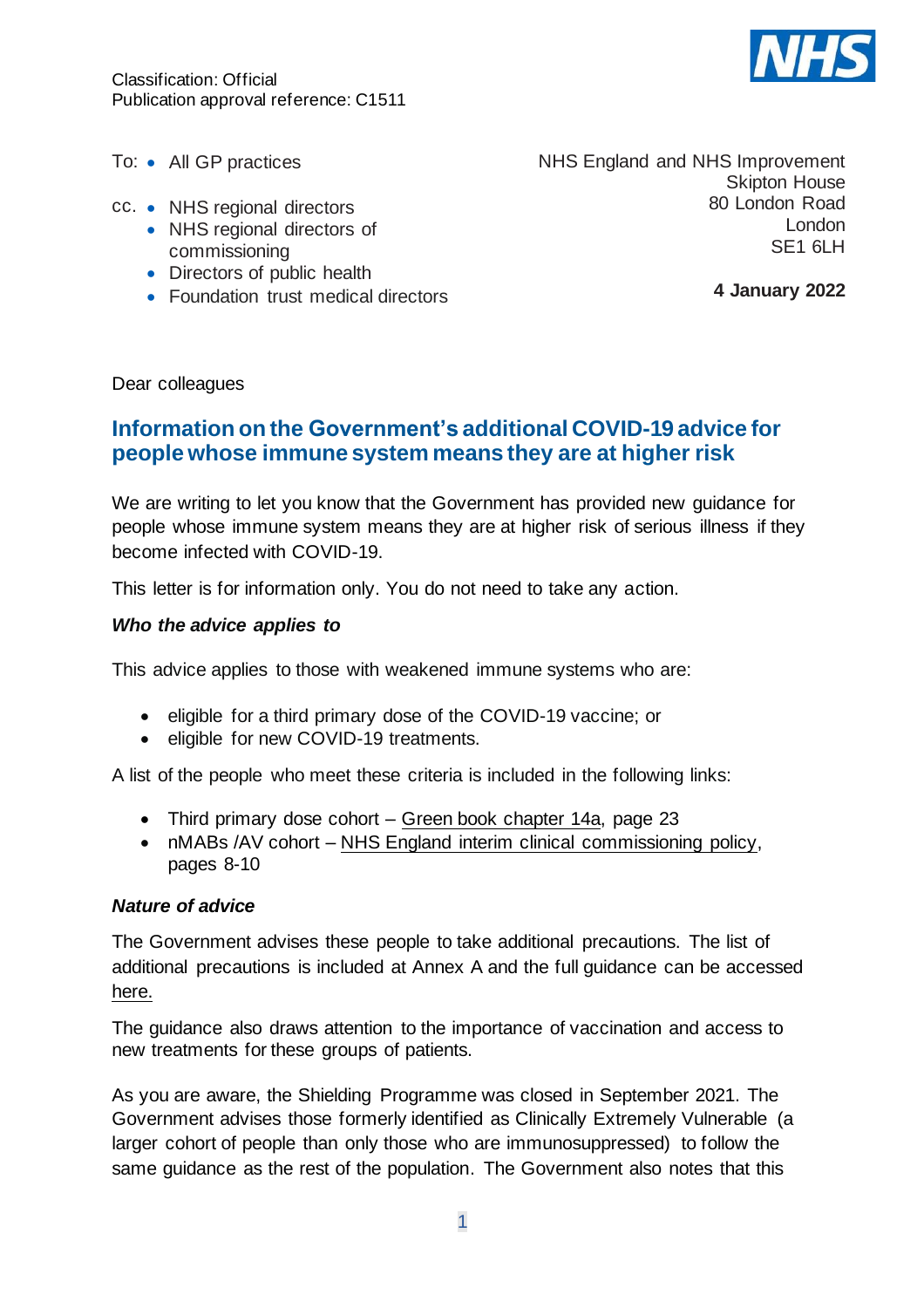group may still wish to consider if additional precautions are right for them and may receive specific advice from their clinician on staying safe. This advice is [available](https://www.gov.uk/government/publications/guidance-on-shielding-and-protecting-extremely-vulnerable-persons-from-covid-19)  [here.](https://www.gov.uk/government/publications/guidance-on-shielding-and-protecting-extremely-vulnerable-persons-from-covid-19)

## *What does this mean for you?*

Patients whose immune system means they are at higher risk are likely to be alerted to the additional guidance through the media, charities and other communications. It is helpful for you to be aware of the advice as part of your general care.

We would like you, in particular, to be aware of the advice to this cohort to work from home where possible. If they are unable to work from home, they are advised to speak to their employer about what temporary arrangements can be made to reduce their risk. If they are too ill to work, they may be eligible for Statutory Sick Pay. There is currently a time limited change in how Statutory Sick Pay can be accessed, which is set out in the following guidance: [https://www.gov.uk/government/publications/fit](https://www.gov.uk/government/publications/fit-note-guidance-for-gps)[note-guidance-for-gps.](https://www.gov.uk/government/publications/fit-note-guidance-for-gps) Children and young people should attend education settings unless their clinician has advised otherwise.

The guidance may also heighten interest in new treatments and vaccination for those who are immunosuppressed:

- public information on new treatments: [www.nhs.uk/CoronavirusTreatments](http://www.nhs.uk/CoronavirusTreatments)
- staff information: [https://www.england.nhs.uk/coronavirus/community](https://www.england.nhs.uk/coronavirus/community-treatments/)[treatments/](https://www.england.nhs.uk/coronavirus/community-treatments/)
- information advising patients how to get their vaccination: [https://www.nhs.uk/conditions/coronavirus-covid-19/coronavirus](https://www.nhs.uk/conditions/coronavirus-covid-19/coronavirus-vaccination/coronavirus-vaccine-3rd-dose/)[vaccination/coronavirus-vaccine-3rd-dose/.](https://www.nhs.uk/conditions/coronavirus-covid-19/coronavirus-vaccination/coronavirus-vaccine-3rd-dose/)

As you will be aware, people with a weakened immune system who have had a third primary dose of the vaccine can get a booster dose from at least 3 months after their third dose. GPs and hospital specialists have been asked to identify and invite patients for their booster dose when it's due. More information about booster doses: [https://www.nhs.uk/conditions/coronavirus-covid-19/coronavirus](https://www.nhs.uk/conditions/coronavirus-covid-19/coronavirus-vaccination/coronavirus-booster-vaccine/)[vaccination/coronavirus-booster-vaccine/](https://www.nhs.uk/conditions/coronavirus-covid-19/coronavirus-vaccination/coronavirus-booster-vaccine/)

Thank you again for everything you are doing to support this phase of the COVID-19 response.

Yours sincerely

**Professor Stephen Powis National Medical Director NHS England and NHS Improvement**

**Dr Nikita Kanani Medical Director for Primary Care NHS England and NHS Improvement**